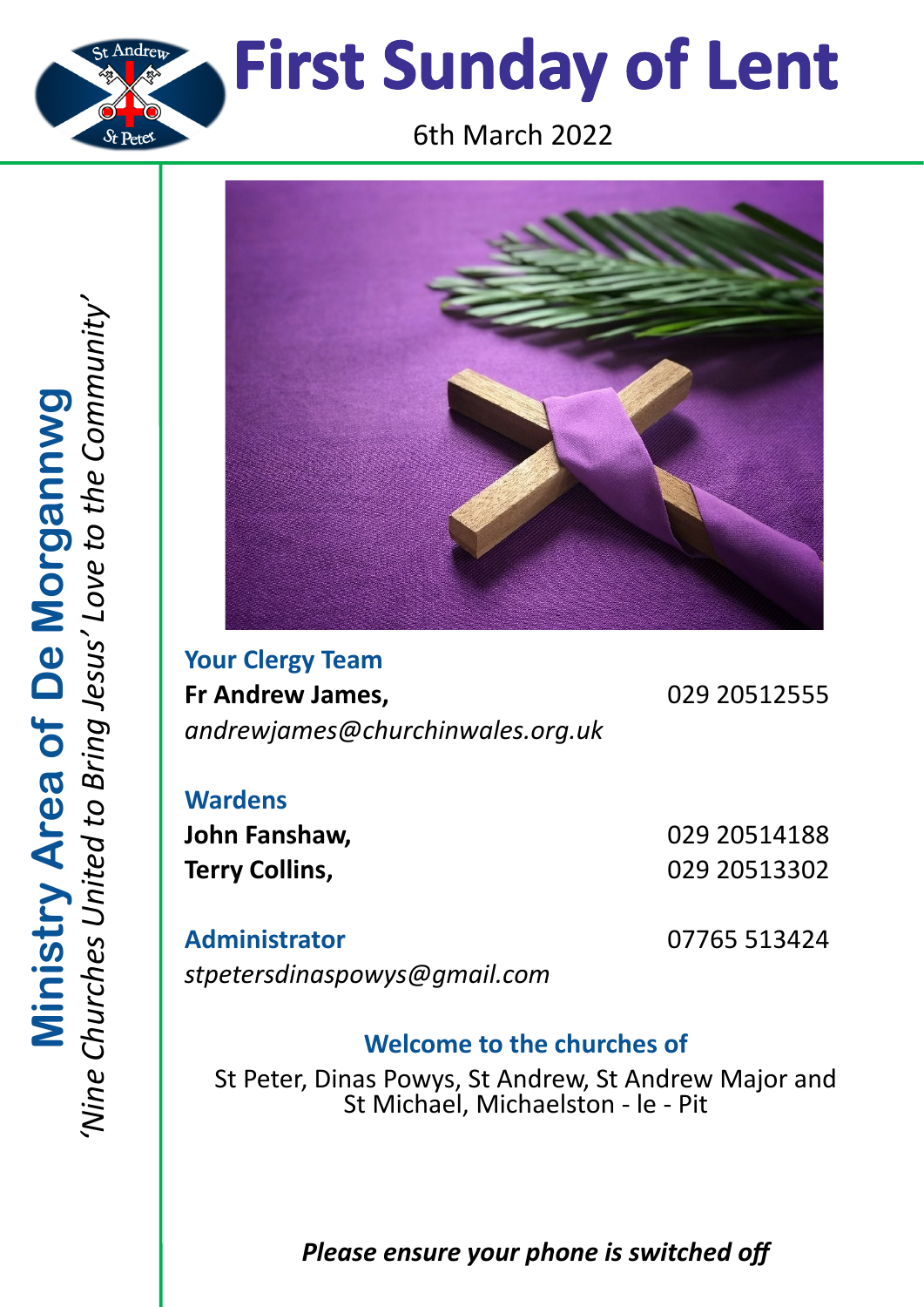#### **Collect**

Almighty God, whose Son Jesus Christ fasted forty days in the wilderness, and was tempted as we are, yet without sin: give us grace to discipline ourselves in obedience to your Spirit; and, as you know our weakness, so may we know your power to save; through Jesus Christ your Son our Lord, who is alive and reigns with you, in the unity of the Holy Spirit, one God, now and for ever.

#### **Amen**



### **A reading from Deuteronomy 26. 1-11**

When you have come into the land that the LORD your God is giving you as an inheritance to possess, and you possess it, and settle in it, you shall take some of the first of all the fruit of the ground, which you harvest from the land that the LORD your God is giving you, and you shall put it in a basket and go to the place that the LORD your God will choose as a dwelling for his name. You shall go to the priest who is in office at that time, and say to him, 'Today I declare to the LORD your God that I have come into the land that the LORD swore to our ancestors to give us.' When the priest takes the basket from your hand and sets it down before the altar of the LORD your God, you shall make this response before the LORD your God: 'A wandering Aramean was my ancestor; he went down into Egypt and lived there as an alien, few in number, and there he became a great nation, mighty and populous. When the Egyptians treated us harshly and afflicted us, by imposing hard labour on us, we cried to the LORD, the God of our ancestors; the LORD heard our voice and saw our affliction, our toil, and our oppression. The LORD brought us out of Egypt with a mighty hand and an outstretched arm, with a terrifying display of power, and with signs and wonders; and he brought us into this place and gave us this land, a land flowing with milk and honey. So now I bring the first of the fruit of the ground that you, O LORD, have given me.' You shall set it down before the LORD your God and bow down before the LORD your God. Then you, together with the Levites and the aliens who reside among you, shall celebrate with all the bounty that the LORD your God has given to you and to your house.

*This is the word of the Lord R* **Thanks be to God**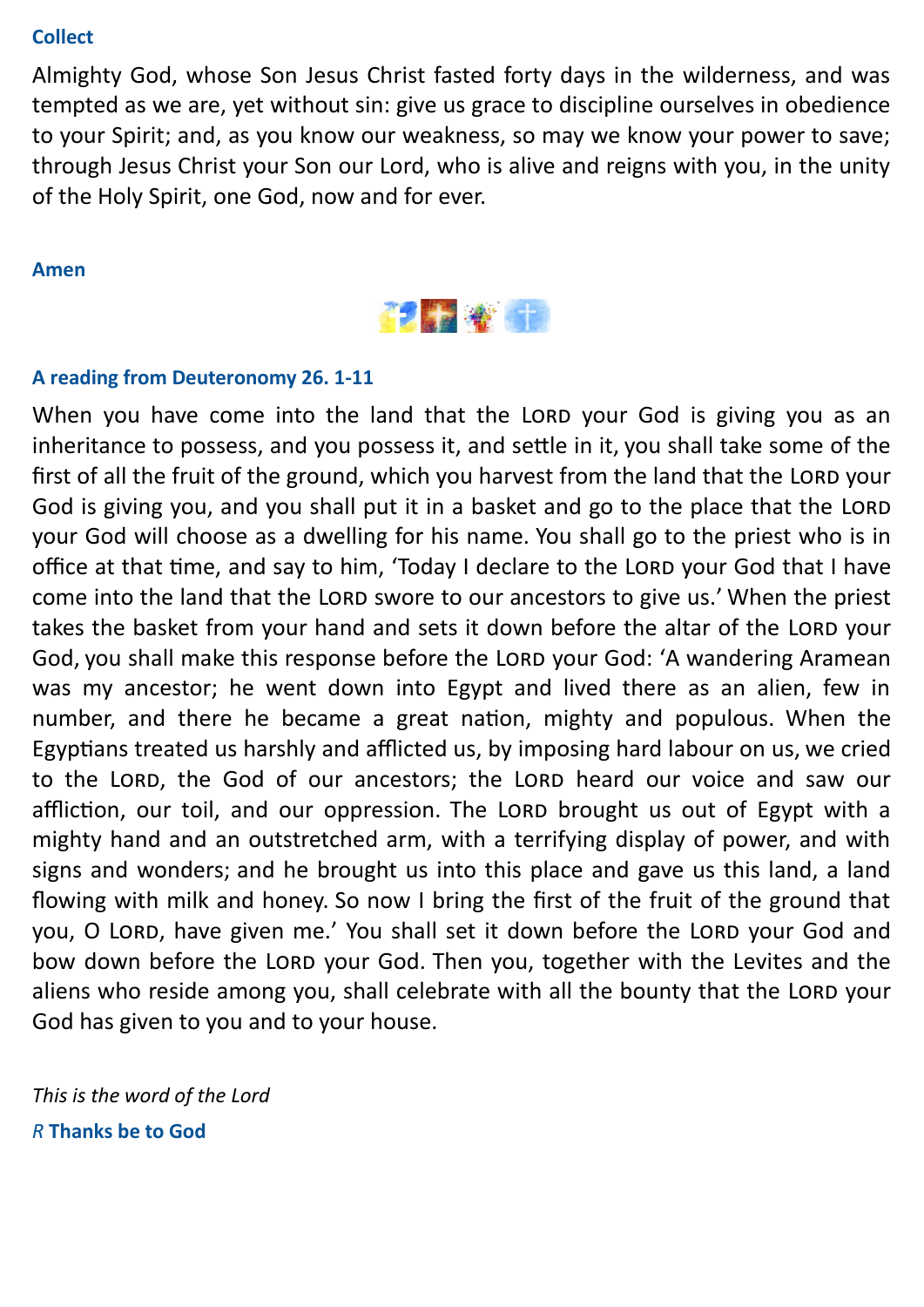#### **A reading from Romans 10. 8b-13**

'The word is near you, on your lips and in your heart' (that is, the word of faith that we proclaim); because if you confess with your lips that Jesus is Lord and believe in your heart that God raised him from the dead, you will be saved. For one believes with the heart and so is justified, and one confesses with the mouth and so is saved. The scripture says, 'No one who believes in him will be put to shame.' For there is no distinction between Jew and Greek; the same Lord is Lord of all and is generous to all who call on him. For, 'Everyone who calls on the name of the Lord shall be saved.'

*This is the word of the Lord*

*R* **Thanks be to God**



### **The Gospel**

**Listen to the Gospel of Christ according to Luke 4. 1-13**

### *R* **Glory to you, O Lord**

Jesus, full of the Holy Spirit, returned from the Jordan and was led by the Spirit in the wilderness, where for forty days he was tempted by the devil. He ate nothing at all during those days, and when they were over, he was famished. The devil said to him, 'If you are the Son of God, command this stone to become a loaf of bread.' Jesus answered him, 'It is written, "One does not live by bread alone." '

Then the devil led him up and showed him in an instant all the kingdoms of the world. And the devil said to him, 'To you I will give their glory and all this authority; for it has been given over to me, and I give it to anyone I please. If you, then, will worship me, it will all be yours.' Jesus answered him, 'It is written, "Worship the Lord your God, and serve only him." '

Then the devil took him to Jerusalem, and placed him on the pinnacle of the temple, saying to him, 'If you are the Son of God, throw yourself down from here, for it is written, "He will command his angels concerning you, to protect you", and "On their hands they will bear you up, so that you will not dash your foot against a stone." ' Jesus answered him, 'It is said, "Do not put the Lord your God to the test." 'When the devil had finished every test, he departed from him until an opportune time.

*This is the Gospel of the Lord*

*R* **Praise be to thee O Christ**



#### **Post Communion Prayer**

Merciful Lord, grant your people grace to withstand the temptations of the world, the flesh and the devil, and with pure hearts and minds to follow you, the only God; through Jesus Christ our Lord.